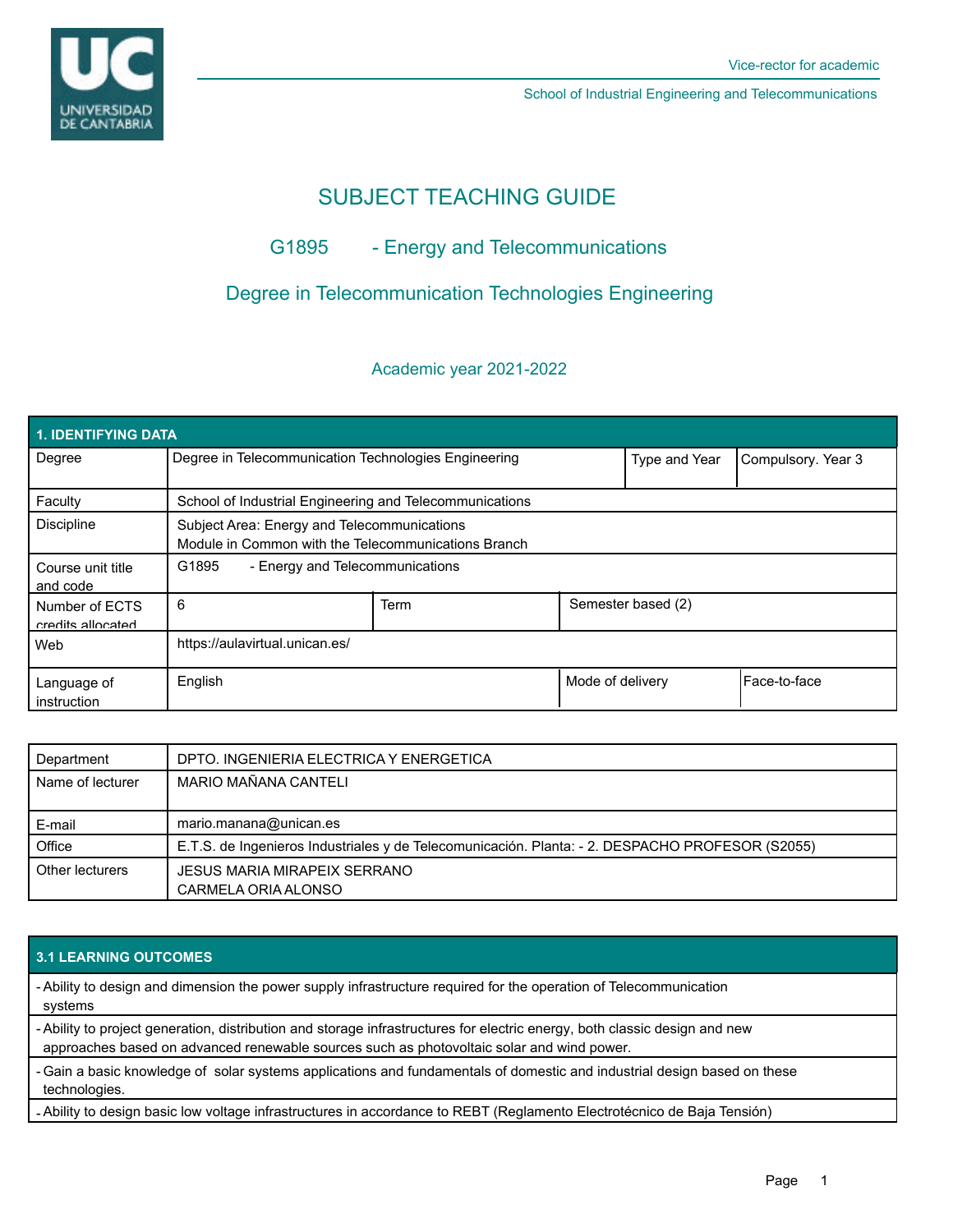

#### School of Industrial Engineering and Telecommunications

#### **4. OBJECTIVES**

Show an introductory overview of generation, transport and distribution of electrical energy from the point of view of both devices and system and the Spanish Regulation Framework.

The student will have basic knowledge of the use of energy sources for the supply of electronic systems. After that, the student will be able to choose and operate, under basic electrotechnics criteria, telecommunications power systems, with special focus on power supplies and batteries.

The student will have a basic knowledge of renewable power sources, focusing on solar and wind power and their integration methods.

| 6. COURSE ORGANIZATION |                                                                                       |  |  |  |
|------------------------|---------------------------------------------------------------------------------------|--|--|--|
| <b>CONTENTS</b>        |                                                                                       |  |  |  |
|                        | Introduction to power systems and renewable Energies.                                 |  |  |  |
| 2                      | Sinusoidal AC circuits.                                                               |  |  |  |
| 3                      | Magnetic Circuits and Electrical Machines.                                            |  |  |  |
| 14                     | Electrical Infraestructures, REBT and ITCs (Spanish Regulation for LV installations). |  |  |  |
| 5                      | Introduction to Power Electronics.                                                    |  |  |  |
| 16                     | Renewable Energies and Storage Solutions.                                             |  |  |  |